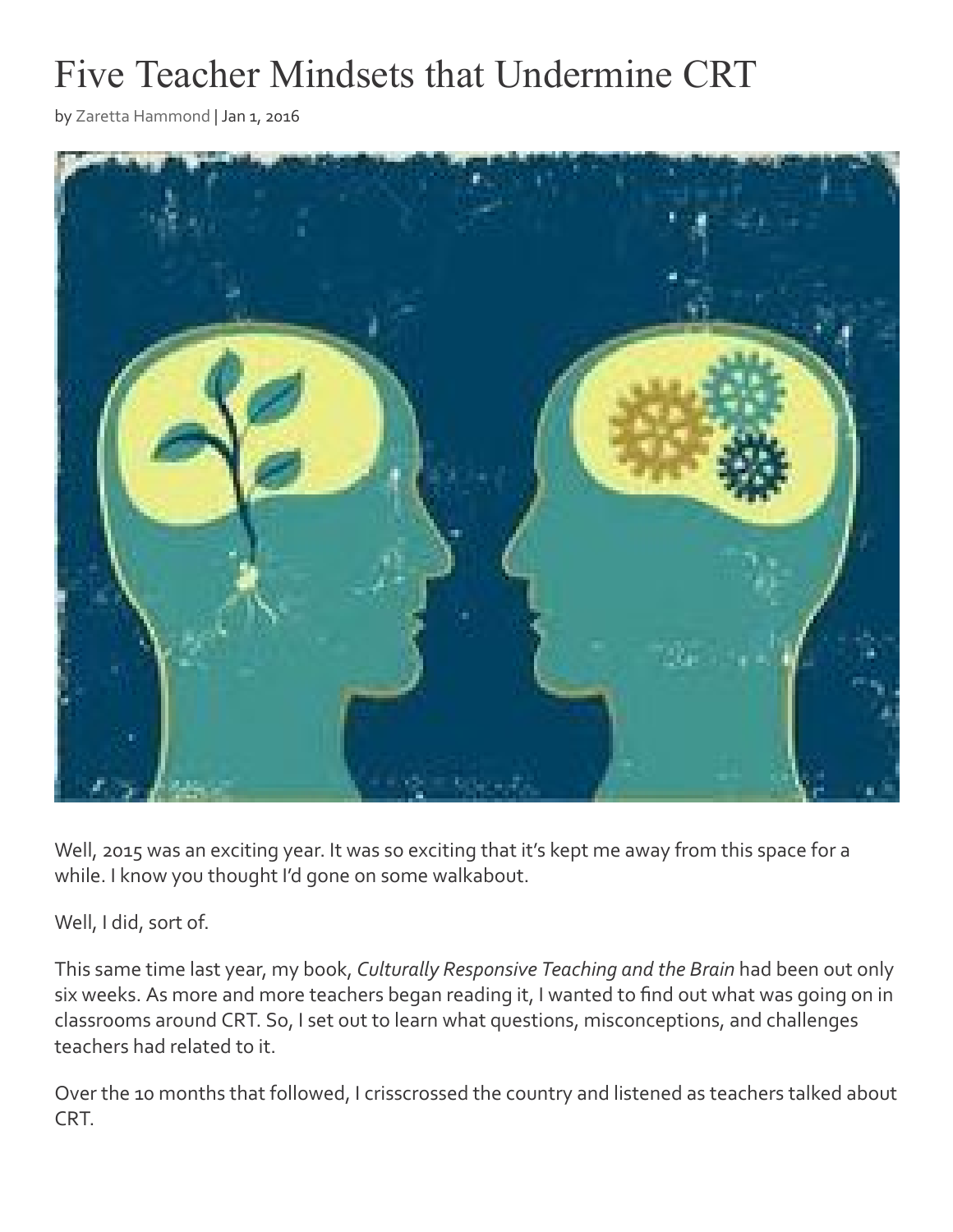Here are five things I learned about how they think about culturally responsive teaching that might be getting in the way.

1. **Teachers still think of CRT as separate from "regular" teaching**. On several occasions, a group of teachers would be talking and someone would say, "But when I go back to regular teaching…" When we think of culturally responsive teaching as different from our "regular" instructional routine, we reinforce the mindset that it's an add-on set of strategies. Dr. Gloria Ladson-Billings reminds us that culturally responsive teaching is "[just good teaching.](http://equity.spps.org/uploads/but_that_s_just_ladson-billings_pdf.pdf)"

# 2. **Leaders still conceive of it as simply about social-emotional learning and not about**

**cognitive development**. I was talking with a teacher during a recent workshop. She was very interested in setting up more culturally responsive structures and routines that were focused on reducing stress before the main lesson began. When I asked her why she hadn't, she said that her principal pushed back on the idea. " He said he wants us to focus on getting test scores up, not on relationships or CRT." Now, don't get me wrong. I appreciate that there's been a much needed focus on SEL in schools in the past few years. Yet, not understanding how the CRT and SEL are connected is short sighted.

Unfortunately, there's still not enough effort to connect the dots between what neuroscience tells us about SEL, relational trust, and the student's ability to do higher order thinking or deep learning. These are at the heart of what it means to be culturally responsive. It's not either/or but [both/and. If you want more information to help them connect the dots, check out](http://www.amazon.com/Social-Neuroscience-Education-Optimizing-Attachment/dp/0393706095/ref=sr_1_1?ie=UTF8&qid=1451614747&sr=8-1&keywords=social+neuroscience+of+education) The Social Neuroscience of Education.

#### 3. **Teachers still confuse CRT with multicultural education**.

Another mindset that keeps teachers from implementing culturally responsive teaching effectively is the fact that they confuse CRT with multicultural education. If we were to do a Venn diagram, I'm sure we'd see some overlap. But the truth is culturally responsive teaching and multicultural education each have very different purposes.

Multicultural education is focused on celebrating the diversity among students. It aims to expose children to different cultural traditions through literature and social experiences. On the other hand, culturally responsive teaching is focused not on celebrating diversity but on using culture as a cognitive scaffold for processing new content during learning.

Remember, each is important, but multicultural education doesn't concern itself with cognitive development and increasing brainpower for culturally and linguistically diverse students like CRT does.

#### 4. **Teachers have a limited definition of what it means to be a warm demander**.

It's funny how many times I'd hear a teacher say, "Oh, I already do that," when I talk about being a warm demander. Turns out they were usually talking about being a "no non-sense nurturer" as it relates to classroom management. It's a pretty common stance these days thanks to Doug Lemov's "warm/strict" technique made popular in his book, *Teach Like a Champion*.